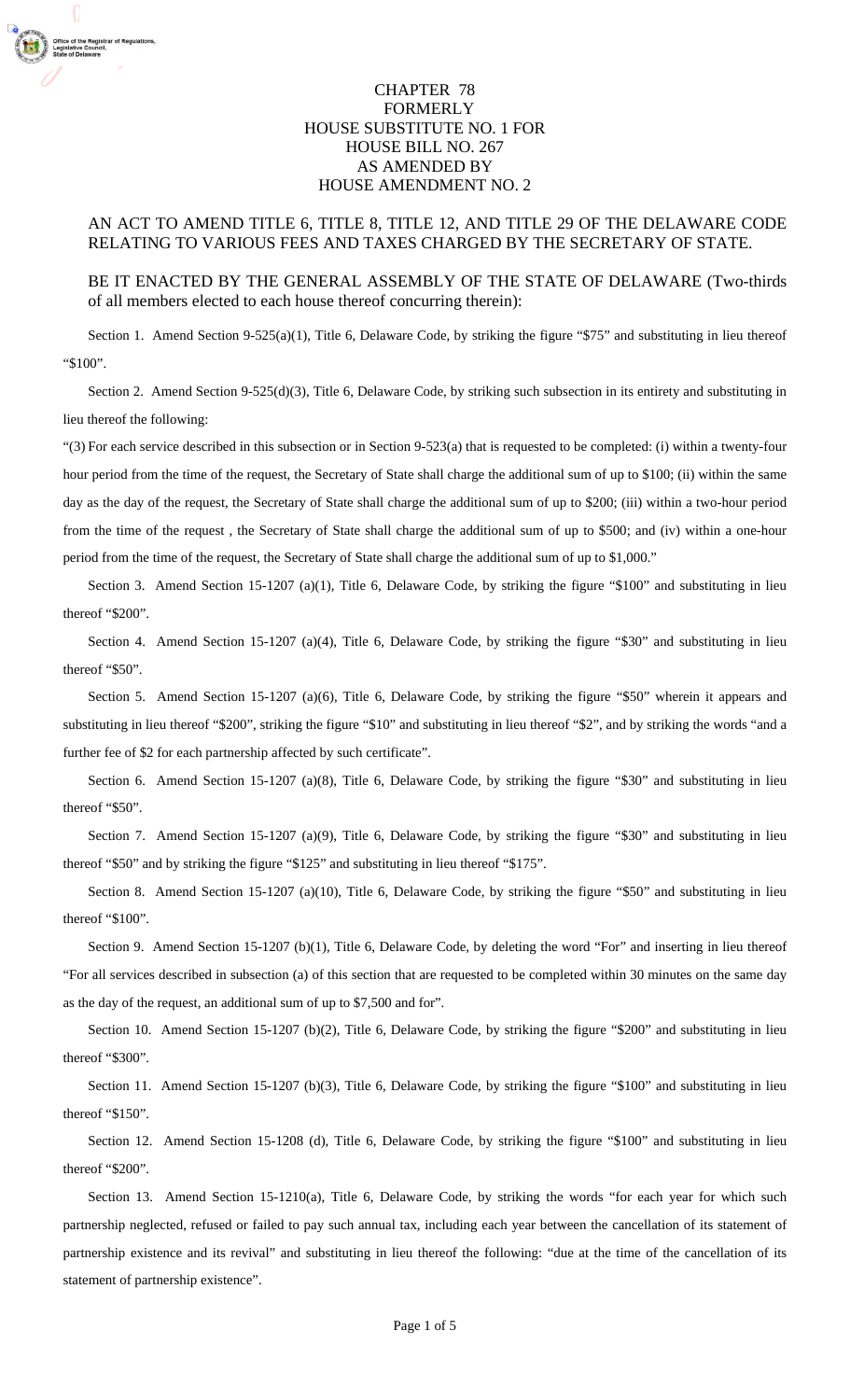Section 14. Amend Section 17-1107(a)(2), Title 6, Delaware Code, by striking the figure "\$50" wherein it appears and substituting in lieu thereof "\$200", striking the figure "\$2.50" and substituting in lieu thereof "\$2", and by striking the words "and a further fee of \$2 for each limited partnership affected by such certificate".

Section 15. Amend Section 17-1107 (a)(4), Title 6, Delaware Code, by striking the figure "\$30" and substituting in lieu thereof "\$50".

 Section 16. Amend Section 17-1107(a)(7), Title 6, Delaware Code, by striking the figure "\$50" wherein it appears and substituting in lieu thereof "\$200", striking the figure "\$10" and substituting in lieu thereof "\$2", and by striking the words "and a further fee of \$2 for each foreign limited partnership affected by such certificate".

Section 17. Amend Section 17-1107 (a)(9), Title 6, Delaware Code, by striking the figure "\$30" and substituting in lieu thereof "\$50".

 Section 18. Amend Section 17-1107 (a)(10), Title 6, Delaware Code, by striking the figure "\$30" and substituting in lieu thereof "\$50" and by striking the figure "\$125" and substituting in lieu thereof "\$175".

 Section 19. Amend Section 17-1107 (a)(11), Title 6, Delaware Code, by striking the figure "\$50" and substituting in lieu thereof "\$100".

Section 20. Amend Section 17-1107 (b)(1), Title 6, Delaware Code, by deleting the word "For" and inserting in lieu thereof "For all services described in subsection (a) of this section that are requested to be completed within 30 minutes on the same day as the day of the request, an additional sum of up to \$7,500 and for".

 Section 21. Amend Section 17-1107 (b)(2), Title 6, Delaware Code, by striking the figure "\$200" and substituting in lieu thereof "\$300".

Section 22. Amend Section 17-1107 (b)(3), Title 6, Delaware Code, by striking the figure "\$100" and substituting in lieu thereof "\$150".

 Section 23. Amend Section 17-1109 (d), Title 6, Delaware Code, by striking the figure "\$100" and substituting in lieu thereof "\$200".

Section 24. Amend Section 17-1111(a), Title 6, Delaware Code, by striking the words "for each year for which such domestic limited partnership neglected, refused or failed to pay such annual tax, including each year between the cancellation of its certificate of limited partnership and its revival" and substituting in lieu thereof the following: "due at the time of the cancellation of its certificate of limited partnership".

Section 25. Amend Section 18-1105(a)(2), Title 6, Delaware Code, by striking the figure "\$50" wherein it appears and substituting in lieu thereof "\$200", striking the figure "\$2.50" and substituting in lieu thereof "\$2", and by striking the words "and a further fee of \$2 for each limited liability company affected by such certificate".

Section 26. Amend Section 18-1105 (a)(3), Title 6, Delaware Code, by striking such subsection in its entirety and substituting in lieu thereof the following:

"(3) Upon the receipt for filing of a certificate of formation under §18-201 of this title, a fee in the amount of \$70 and upon the receipt for filing of a certificate of limited liability company domestication under § 18-212 of this title, a certificate of transfer or a certificate of transfer and domestic continuance under § 18-213 of this title, a certificate of conversion to limited liability company under § 18-214 of this title, a certificate of conversion to a non-Delaware entity under § 18-216 of this title, a certificate of amendment under § 18-202 of this title, a certificate of cancellation under § 18-203 of this title, a certificate of merger or consolidation under § 18-209 of this title, a restated certificate of formation under § 18-208 of this title, a certificate of amendment of a certificate with a future effective date or time under § 18-206(c) of this title, a certificate of termination of a certificate with a future effective date or time under § 18-206(c) of this title, a certificate of correction under § 18-211 of this title, or a certificate of revival under § 18-1109 of this title, a fee in the amount of \$180.".

 Section 27. Amend Section 18-1105 (a)(4), Title 6, Delaware Code, by striking the figure "\$30" and substituting in lieu thereof "\$50".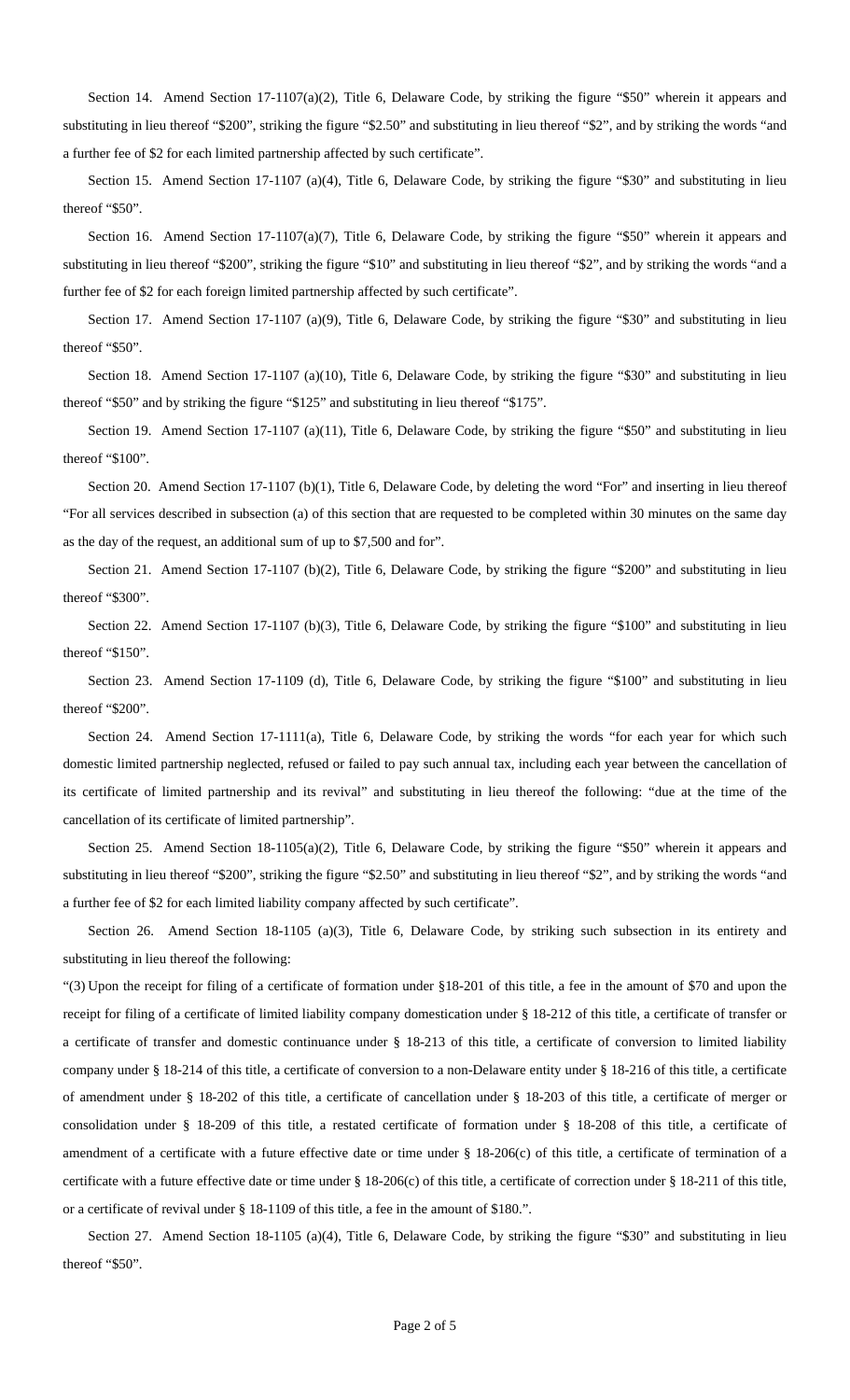Section 28. Amend Section 18-1105 (a)(6), Title 6, Delaware Code, by striking the figure "\$100" and substituting in lieu thereof "\$200".

Section 29. Amend Section 18-1105 (a)(7), Title 6, Delaware Code, by striking the figure "\$50" wherein it appears and substituting in lieu thereof "\$200", striking the figure "\$2.50" and substituting in lieu thereof "\$2", and by striking the words "and a further fee of \$2 for each foreign limited liability company affected by such certificate".

 Section 30. Amend Section 18-1105 (a)(9), Title 6, Delaware Code, by striking the figure "\$30" and substituting in lieu thereof "\$50".

Section 31. Amend Section 18-1105 (a)(10), Title 6, Delaware Code, by striking the figure "\$30" and substituting in lieu thereof "\$50" and by striking the figure "\$125" and substituting in lieu thereof "\$175".

 Section 32. Amend Section 18-1105 (a)(11), Title 6, Delaware Code, by striking the figure "\$50" and substituting in lieu thereof "\$200" and by inserting at the end of such paragraph the words "For filing any instrument submitted by a limited liability company or foreign limited liability company that only changes the registered office or registered agent, a fee in the amount of \$50 provided that no fee shall be charged pursuant to §206 (e) of this Chapter.".

 Section 33. Amend Section 18-1105 (b)(1), Title 6, Delaware Code, by deleting the word "For" and inserting in lieu thereof "For all services described in subsection (a) of this section that are requested to be completed within 30 minutes on the same day as the day of the request, an additional sum of up to \$7,500 and for".

Section 34. Amend Section 18-1105 (b)(2), Title 6, Delaware Code, by striking the figure "\$200" and substituting in lieu thereof "\$300".

Section 35. Amend Section 18-1105 (b)(3), Title 6, Delaware Code, by striking the figure "\$100" and substituting in lieu thereof "\$150".

 Section 36. Amend Section 18-1107 (e), Title 6, Delaware Code, by striking the figure "\$100" and substituting in lieu thereof "\$200".

Section 37. Amend Section 18-1109(a), Title 6, Delaware Code, by striking the words "for each year for which such domestic limited liability company neglected, refused or failed to pay such annual tax, including each year between the cancellation of its certificate of formation and its revival" and substituting in lieu thereof the following: "due at the time of the cancellation of its certificate of formation".

 Section 38. Amend Section 372(d), Title 8, Delaware Code, by striking the figure "\$20" and substituting in lieu thereof "\$50".

Section 39. Amend Section 391(a)(7), Title 8, Delaware Code, by striking the figure "\$50" and substituting in lieu thereof "\$115".

 Section 40. Amend Section 391(a)(8), Title 8, Delaware Code, by striking the figure "\$100" wherever it appears therein and substituting in lieu thereof "\$125".

 Section 41. Amend Section 391(a)(10), Title 8, Delaware Code, by striking the figure "\$30" and substituting in lieu thereof "\$50".

 Section 42. Amend Section 391(a)(11), Title 8, Delaware Code, by striking the figure "\$30" and substituting in lieu thereof "\$50" and by striking the figure "\$125" and substituting in lieu thereof "\$175".

Section 43. Amend Section 391(a)(12), Title 8, Delaware Code, by striking the words "plus the same fees for receiving, filing, indexing, copying and certifying the same as are charged in the case of filing a certificate of incorporation" and substituting in lieu thereof the words "provided that no fee shall be charged pursuant to §103(c)(6) and §103(c)(7) of this title".

Section 44. Amend Section 391(a)(14), Title 8, Delaware Code by striking the words "and a further fee of \$2 for each corporation whose registered agent is changed by such certificate".

 Section 45. Amend Section 391(a)(15), Title 8, Delaware Code by striking the figure "\$2.50" and substituting in lieu thereof "\$2".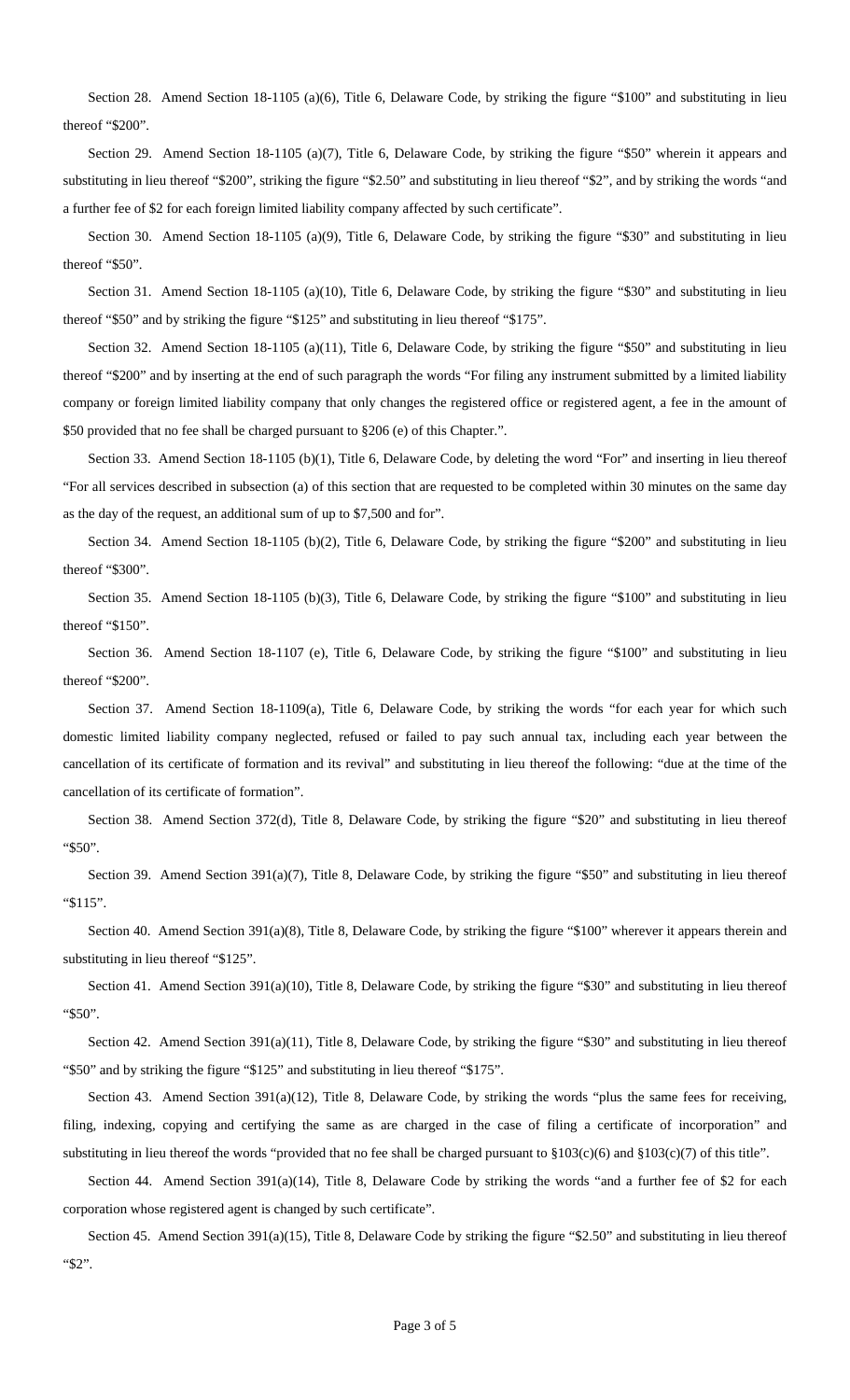Section 46. Amend Section 391(a)(16), Title 8, Delaware Code, by striking the figure "\$30" and substituting in lieu thereof "\$50".

Section 47. Amend Section 391(a)(18), Title 8, Delaware Code, by striking such paragraph in its entirety and substituting in lieu thereof the following:

"(18) For receiving and filing and/or indexing an annual franchise tax report of a corporation provided for by §502 of this title, a fee of \$25 shall be paid by exempt corporations and a fee of \$50 shall be paid by all other corporations.".

Section 48. Amend Section 391(a)(19), Title 8, Delaware Code, by striking the figure "\$100" and substituting in lieu thereof "\$165".

Section 49. Amend Section 391(a)(23), Title 8, Delaware Code, by striking such paragraph in its entirety and substituting in lieu thereof the following:

"(23) In the case of exempt corporations, the total fees payable to the Secretary of State upon the filing of a Certificate of Change of Registered Agent and/or Registered Office or a Certificate of Revival shall be \$5 and such filings shall be exempt from any fees or assessments pursuant to the requirements of §103(c)(6) and §103(c)(7) of this Title.".

 Section 50. Amend Section 391(a)(26), Title 8, Delaware Code, by striking the figure "\$50" and substituting in lieu thereof "\$115".

Section 51. Amend Section 391(a)(27), Title 8, Delaware Code, by striking the figure "\$100" and substituting in lieu thereof "\$165".

 Section 52. Amend Section 391(h)(1), Title 8, Delaware Code, by deleting the word "For" and inserting in lieu thereof "For all services described in subsection (a) of this section that are requested to be completed within 30 minutes on the same day as the day of the request, an additional sum of up to \$7,500 and for".

 Section 53. Amend Section 391(h)(2), Title 8, Delaware Code, by striking the figure "\$200" and substituting in lieu thereof "\$300".

Section 54. Amend Section 391(h)(3), Title 8, Delaware Code, by striking the figure "\$100" and substituting in lieu thereof "\$150".

Section 55. Amend Section 391, Title 8, Delaware Code, by adding a new subsection (j) as follows:

 "(j) As used in this section, the term "exempt corporation" shall be defined as any corporation organized under this chapter that is not authorized to issue capital stock and that:

 (1) is exempt from taxation under § 501(c) of the United States Internal Revenue Code or any similar provisions of the Internal Revenue Code, or any successor provisions;

(2) qualifies as a civic organization under  $\S 8110(c)(1)$  of Title 9 or  $\S 6840(4)$  of Title 16;

(3) qualifies as a charitable/fraternal organization under § 2593(1) of Title 6;

(4) is listed in § 8106(a) of Title 9;

(5) is organized primarily or exclusively for religious or charitable purposes; or

 (6)(i) is organized not for profit and (ii) no part of its net earnings inures to the benefit of any member or individual.".

 Section 56. Amend Section 502(c), Title 8, Delaware Code, by striking the figure "\$100" wherever it appears therein and substituting in lieu thereof "\$125".

 Section 57. Amend Section 503, Title 8, Delaware Code, by striking the figure "\$250" wherever it appears therein and substituting in lieu thereof "\$350", and by striking the figure "\$165,000" wherever it appears therein and substituting in lieu thereof "\$180,000", and by striking the figure "\$75,000" wherever it appears therein and substituting in lieu thereof "\$90,000".

 Section 58. Amend Section 503(c), Title 8, Delaware Code, as amended herein by Section 57, by striking such subsection in its entirety and substituting in lieu thereof the following: